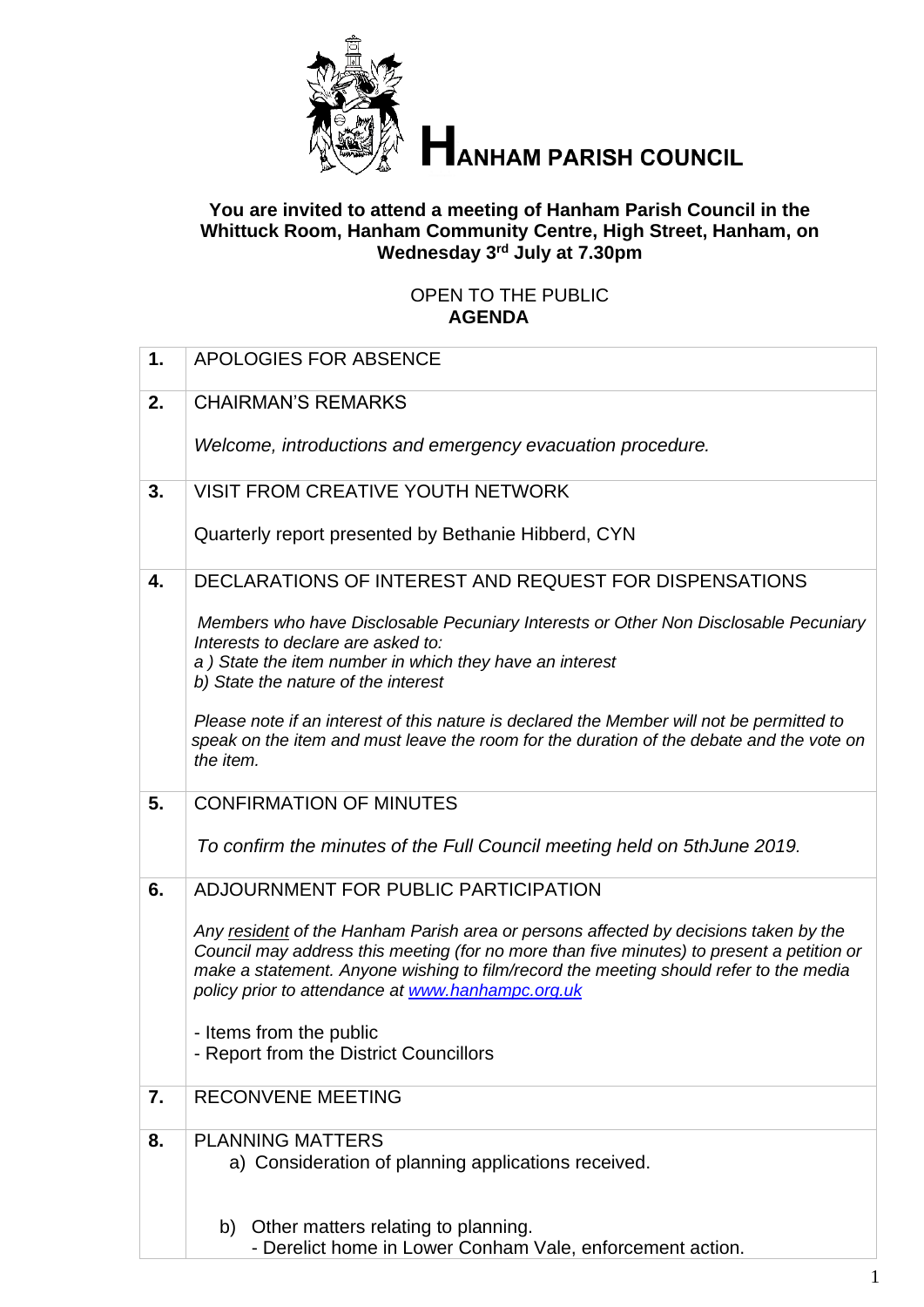|     | - Reminder of Planning Training Session for Councillors                                                                                                                                                                                                                                                                                                                                                |  |
|-----|--------------------------------------------------------------------------------------------------------------------------------------------------------------------------------------------------------------------------------------------------------------------------------------------------------------------------------------------------------------------------------------------------------|--|
| 9.  | <b>FINANCE</b>                                                                                                                                                                                                                                                                                                                                                                                         |  |
|     | Verbal financial report from the Chair of Finance<br>a)<br>To authorise payment of accounts from the schedule provided<br>b)                                                                                                                                                                                                                                                                           |  |
| 10. | ANNUAL REVIEW OF THE FOLLOWING;                                                                                                                                                                                                                                                                                                                                                                        |  |
|     | To receive and approve the asset and inventory register of council property<br>a)<br>Council insurance policy<br>b)<br>Risk Assessments - bus shelter, home working and financial risks<br>c)<br>d)<br>Policies;<br>- Document Retention and Destruction Policy<br>- Information and Data Protection Policy<br>- Social Media and Electronic Communication Policy<br>- Management of Transferable Data |  |
| 11. | PARISH COUNCIL MEETINGS/VENUE                                                                                                                                                                                                                                                                                                                                                                          |  |
| 12. | <b>MATTERS ARISING</b>                                                                                                                                                                                                                                                                                                                                                                                 |  |
|     | On-going issues from previous meetings.                                                                                                                                                                                                                                                                                                                                                                |  |
|     | a) Memorial Garden- maintenance of gates and railings by South Glos Council.<br>b) Outstanding works by SGC, subsidence issues by 100 steps Conham Hill                                                                                                                                                                                                                                                |  |
| 13. | REPORTS FROM PARISH COUNCIL REPRESENTATIVES FROM OTHER<br><b>MEETINGS</b>                                                                                                                                                                                                                                                                                                                              |  |
|     | Brief verbal presentation, with a copy of the full report to the Clerk if necessary.                                                                                                                                                                                                                                                                                                                   |  |
| 14. | CORRESPONDENCE FROM SOUTH GLOS COUNCIL                                                                                                                                                                                                                                                                                                                                                                 |  |
| 15. | <b>CORRESPONDENCE FROM OTHER SOURCES</b>                                                                                                                                                                                                                                                                                                                                                               |  |
| 16. | <b>MEMBERS POINTS OF INFORMATION</b>                                                                                                                                                                                                                                                                                                                                                                   |  |
|     | All matters to be notified to the Chair prior to the meeting.                                                                                                                                                                                                                                                                                                                                          |  |
|     |                                                                                                                                                                                                                                                                                                                                                                                                        |  |
| 17. | DATE OF NEXT MEETING                                                                                                                                                                                                                                                                                                                                                                                   |  |
|     |                                                                                                                                                                                                                                                                                                                                                                                                        |  |

 ………………………………………………………………..Clerk to the Council Enquiries to: Clerk to the Council, Nicola Little, 10 Tyler Close, Hanham, Bristol, BS15 9NG Tel: 01454 862696 email:clerk@hanhampc.org.uk